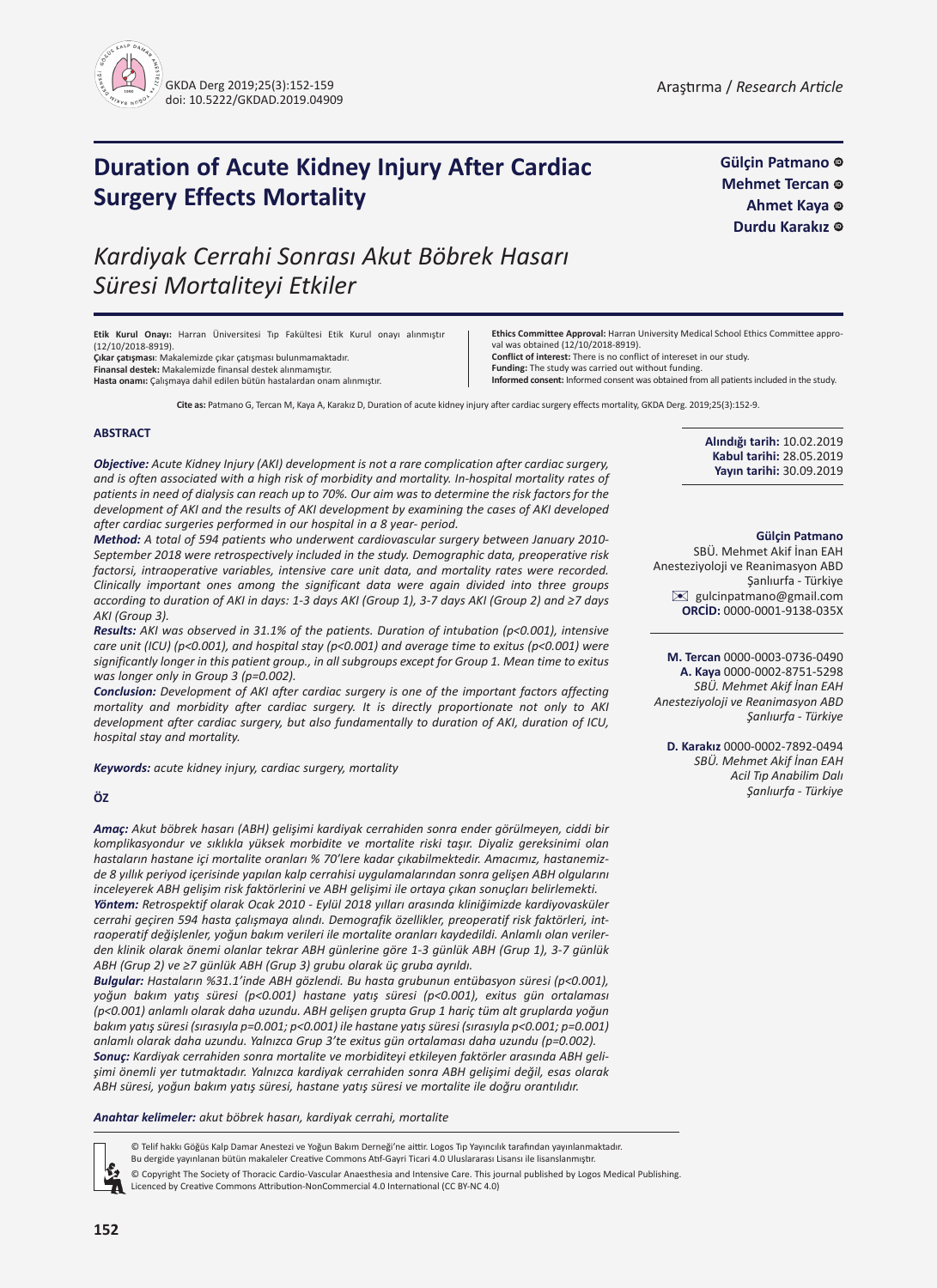## **INTRODUCTION**

Postoperative renal dysfunction, also known as acute kidney injury (AKI) that increases postoperative patient mortality, morbidity, duration of hospital stays and hospital cost is a serious complication of cardiac surgery [1]. Mortality rates vary between 14.5% and 64% with the development of AKI after cardiac surgery in different studies  $[2,3]$ . Dialysis is needed in approximately 1-5% of these cases [4]. It is reported that in-hospital mortality rates of patients who need dialysis increases up to 70% [5].

Many risk factors have been reported for the development of postoperative AKI such as diabetes mellitus, congestive heart failure, use of intra-aortic balloon pump (IABP), age, cardiopulmonary bypass time, cross- clamp time, history of emergency surgical intervention and low cardiac output  $[6-8]$ .

Even mild increases in serum creatinine levels were found to be associated with decreased survival in the postoperative period  $[9]$ . When creatinine returns to preoperative baseline value prior to discharge from the hospital, then correlation between increase in creatinine values and patient survival conveys importance [10].

AKI after cardiac surgery is multifactorial disease, and associated with ischemic renal injury due to perioperatively low cardiac output and insufficient perfusion [11]. Furthermore, free plasma hemoglobin, hydroxyl radicals, elastase, endothelin, free radicals (hydrogen peroxide, superoxide) may form and cause kidney damage during cardiopulmonary bypass  $[12]$ . Despite ongoing advances in surgical techniques, patient management, and monitorization and hemodialysis technology, incidence rates of postoperative renal injury have not decreased significantly [5]. Therefore, intensive studies are being performed to avoid AKI after cardiac surgery. In this study, we examined the cases of AKI that developed after cardiac surgery during an 8-year period. The aim of this study was to describe the preventable causes of AKI and the outcomes of AKI development.

#### **MATERIAL AND METHOD**

After the approval of the hospital's ethics committee, the files of patients who underwent cardiac surgery at the cardiovascular surgery clinic of Health Sciences University, Mehmet Akif İnan Educational and Research Hospital between January 2010 and September 2018 were evaluated retrospectively and included in the study. Peripheral vascular surgery operations, dissection surgeries and patients whose preoperative serum creatinine levels were higher than 1.5 mg / dL were excluded from the study..

Total number of 634 cardiac surgeries were performed within the 8-year period of which 594 were included in the study. Study population consisted of 213 (35.9%) female and 381 male (64.1%) patients. The patients' demographic characteristics,and smoking status of the patients, accompanying diseases detected during preoperative evaluation, and ejection fraction (EF) were recorded. The surgery that was applied, previous emergency surgical intervention, time between angiography and bypass, cardiopulmonary bypass time and intraoperative urinary excretion were evaluated. Preoperative creatinine levels of the patients were noted.

The patients received oral doses of 5-10 mg diazepam a night before the anesthesia premedication. Electrocardiography (EKG) results, invasive arterial blood pressure, peripheral oxygen saturation, endtidal CO<sub>2</sub>, central venous pressure (measured from the internal jugular vein) and nasopharyngeal temperature were monitored. Following anesthesia induction with standard high doses of opioid, the patients' anesthesia management was maintained with inhaled anesthetics. Dilution was performed with 20-25% hematocrit (Hct). The mean arterial pressure was maintained between 60 and 80 mmHg during cardiopulmonary bypass.

Postoperative intensive care information, duration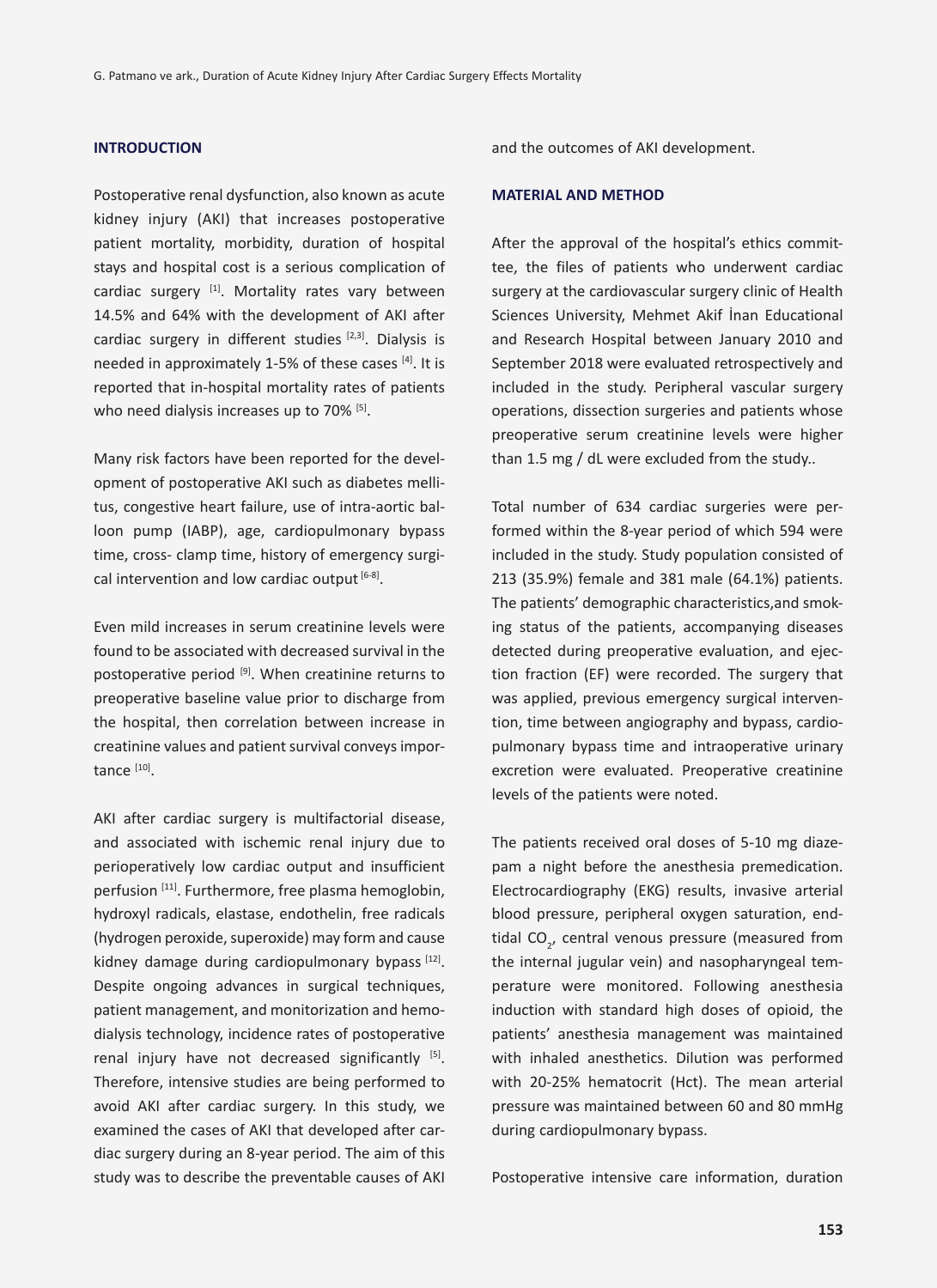of extubation, hourly urine output averages within the first 24 hours, duration of intensive care and hospital stay, the time of death in days of those who died within 28 days of their hospitalisation in postoperative intensive care unit were recorded from the files and follow-up forms of the patients.

The creatinine levels of the patients were recorded on the 1st, 3rd and 7th postoperative days. For the patients who left the hospital before the 7th day. AKI was defined as a 1.5-fold increase in creatinine levels or 0.3 mg/dl increase in line with Stage 1 AKI definition according to AKIN criteria [13]. The patients were primarily divided into the AKI-positive and AKInegative groups. The AKI-positive group with clinical data was again divided into 3 groups according to the number of days AKI persisted: 1-3 days AKI (Group 1), 3-7 days AKI (Group 2), and ≥7 days of AKI (Group 3).

## **DATA ANALYSIS METHOD**

The data were analyzed with "SPSS for Windows 23.0 version". For the data with normal distribution in the descriptive statistics of the continuous variables, the results were expressed as mean  $\pm$  standard deviation, and for those without normal distribution, the results were expressed as median (minimum-maximum). Categorical variables were expressed in frequencies and percentages. Normal distribution was evaluated by histogram and One-Sample Kolmogorov- Smirnov test. Student's t-test was used for the data that showed normal distribution in the pairwise group comparisons. Mann-Whitney-U test was used for the data without normal distribution. Kruskal-Wallis test was used for the evaluation of more than 2 groups. As Kruskal-Wallis test did not show a significant p value, any pairwise subgroup comparisons were not made. For the categorical variables, chi-square test was used in the comparisons between the groups. p<0.05 was considered as statistically significant.

#### **RESULTS**

Among 594 patients who underwent cardiac surgery between January 2010 and September 2018 were included in the study, While, 409 of them did not have AKI according to the AKIN criteria, and 185 of them developed AKI. There was no significant difference between the groups in terms of sex. The mean age was significantly higher in patients with AKI (p<0.001). There was no significant difference between the groups in terms of additional diseases and smoking status of the patients. EF was lower in the AKI group (p=0.07). The time interval between angiography and bypass operation was significantly longer in patients with AKI (p<0.001). The demographic data are shown in Table 1.

| Table 1. Demographic data.                   |                                  |                     |                  |            |  |
|----------------------------------------------|----------------------------------|---------------------|------------------|------------|--|
|                                              | <b>All Patients</b><br>$(n=594)$ | No AKI<br>$(n=409)$ | AKI<br>$(n=185)$ | p          |  |
|                                              |                                  | meantss $/$ n(%)    |                  |            |  |
| Age (year)                                   | $59.7 \pm 10.8$                  | $58.7 \pm 11$       | $62.1 \pm 9.8$   | $< 0.001*$ |  |
| Sex                                          |                                  |                     |                  | 0.084      |  |
| Female                                       | 213 (%35.9)                      | 156 (%73.2)         | 57 (%26.8)       |            |  |
| Male                                         | 381 (%64.1)                      | 253 (%66.4)         | 128 (%33.6)      |            |  |
| BMI ( $\text{kg/m}^2$ )                      | $18.1 \pm 0.2$                   | $17.9 + 2.4$        | $18.6 \pm 2.1$   | < 0.001    |  |
| <b>DM</b>                                    | 208 (%35)                        | 138 (%66.3)         | 70 (%33.7)       | 0.332      |  |
| HT.                                          | 300 (%50.5)                      | 198 (%66)           | 102 (%34)        | 0.129      |  |
| Smoking                                      | 142 (%23.9)                      | 99 (%69.7)          | 43 (%30.3)       | 0.799      |  |
| EF $(% )$                                    | $50.7{\pm}7.4$                   | $51.4 \pm 7.1$      | $49.4{\pm}7.7$   | 0.007      |  |
| Time interval between<br>Angio-Bypass (days) | $6.25 \pm 4.49$                  | $6.12{\pm}4.22$     | $6.52 \pm 5.03$  | < 0.001    |  |

*AKI: Acute Kidney Injury, BMI: Body Mass Index, DM: Diabetes Mellitus, EF: Ejection Fraction, HT: Hipertension*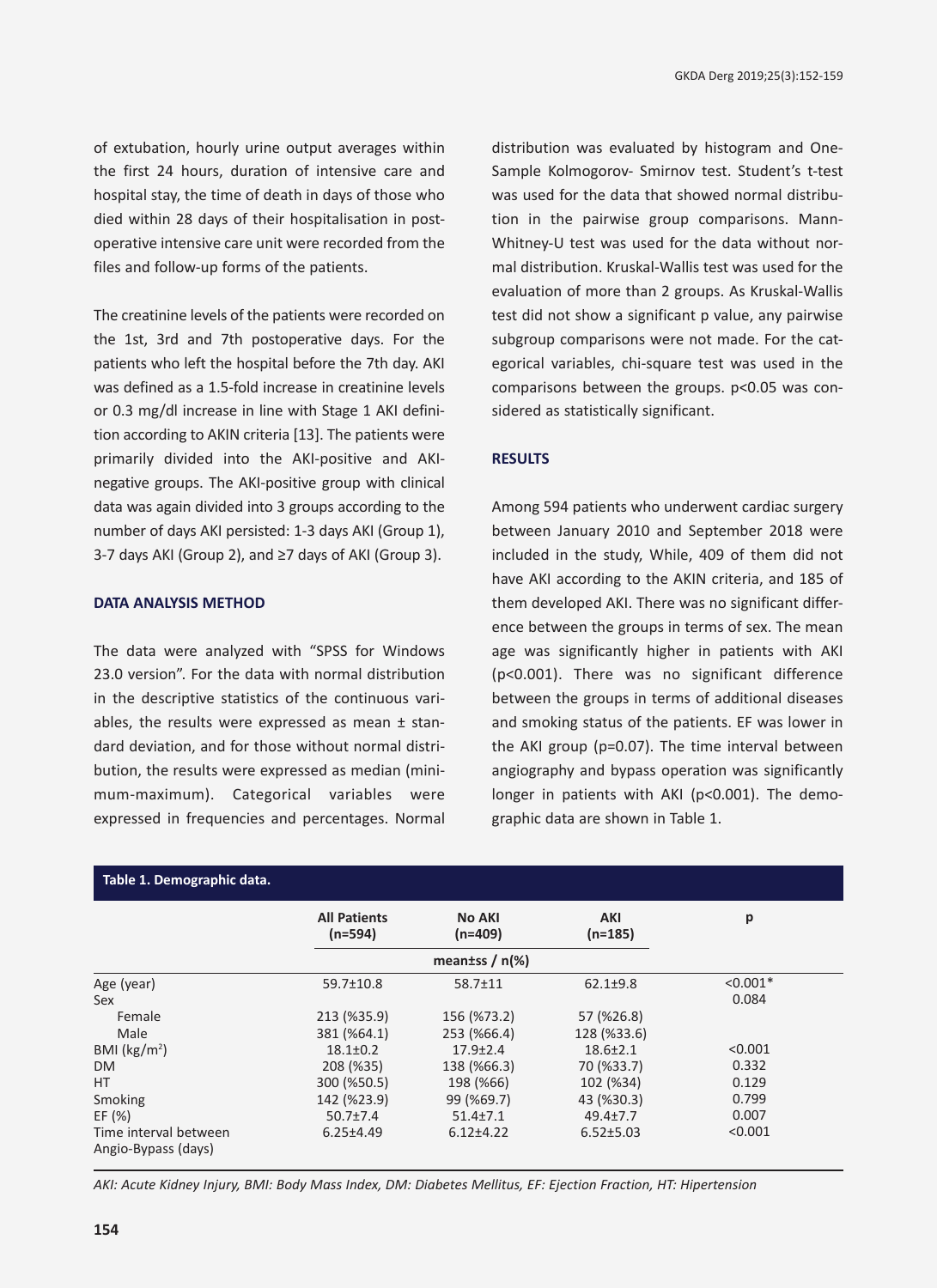| Table 2. Case types.                                                 |                                     |                                 |                                                                   |                                |       |
|----------------------------------------------------------------------|-------------------------------------|---------------------------------|-------------------------------------------------------------------|--------------------------------|-------|
|                                                                      | <b>No AKI</b><br>$(n=409)$          | Group 1<br>$(n=69)$             | Group 2<br>$(n=48)$                                               | Group 3<br>$(n=68)$            | р     |
|                                                                      |                                     | $n(\%)$                         |                                                                   |                                |       |
| Case Type<br>Valve operation<br>CABG+ Valve operation<br><b>CABG</b> | 41 (87.2%)<br>1(20%)<br>367 (67.7%) | 4(8.5%)<br>2(40%)<br>63 (11.6%) | $\overline{\phantom{a}}$<br>$\overline{\phantom{a}}$<br>48 (8.9%) | 2(4,3)<br>2(40%)<br>64 (11.8%) | 0.005 |

*AKI: Acute Kidney Injury, CABG: Coronary Artery Bypass Graft*

| Table 3. Factors affecting AKI.        |                                                       |                  |                  |         |  |  |  |
|----------------------------------------|-------------------------------------------------------|------------------|------------------|---------|--|--|--|
|                                        | <b>All Patients</b><br>No AKI<br>$(n=594)$<br>(n=409) |                  | AKI<br>$(n=185)$ | р       |  |  |  |
|                                        |                                                       |                  |                  |         |  |  |  |
| Emergency / elective                   |                                                       |                  |                  | < 0.001 |  |  |  |
| Elective                               | 514 (86.5%)                                           | 371 (72.2%)      | 143 (27.8%)      |         |  |  |  |
| Emergency                              | 80 (13.5%)                                            | 38 (47.5%)       | 42 (52.5%)       |         |  |  |  |
| Duration of Bypass (min)               | 118+37.9                                              | $113.5 \pm 36.8$ | $127.9 \pm 38.5$ | < 0.001 |  |  |  |
| Duration of Cross clamp (min)          | $81 \pm 60.4$                                         | $75.6 \pm 27$    | $92.8 + 99.8$    | 0.004   |  |  |  |
| Urine output in the pump (mL)          | 666.6±416.7                                           | 680.4±425.3      | $636.2 + 396.6$  | 0.203   |  |  |  |
| Hourly urine on the first day (mL/day) | $167.3 \pm 66.2$                                      | 179.4±68,2       | $141.3 \pm 53.3$ | 0.006   |  |  |  |
| Preop creatinine (mg/dL)               | $0.87 \pm 0.47$                                       | $0.81 + 0.26$    | $0.99 + 0.74$    | < 0.001 |  |  |  |

*AKI: Acute Kidney Injury*

Four of 5 (80%). patients who underwent CABG + valve surgery developed AKI The highest rate of kidney injury was in this group (p<0.001). Among 542 patients, 175 (32.3%) cases that underwent isolated CABG, and 6 of 47 (12.8%) patients who had isolated valve surgery developed AKI., Patients who developed AKI and experienced CABG + valve surgery were in Groups 1 and Group 3 with equal number of patients in both groups. Group 3 included highest number of patients who developed AKI and had isolated CABG. The type of operation that was performed, and the duration of kidney injury were found to be related.

The rate of development of AKI was higher in the patients who underwent emergency operations. Additionally, the duration of bypass and cross clamp cardiac surgery was significantly longer in the patients with AKI (p>0.001 and p=0.04, respectively) (Table 3). In this patient group, higher preoperative creatinine levels, lower urine output wthin the first

24-hour and longer intubation times, intensive care unit stay and the hospitalization were detected (p<0.001, p=0.006, p<0.001, p<0.001 and p<0.001, respectively). There was no significant differences in the rates of mortality between the two groups (p=0.439), but the mean day of exitus was significantly higher in the AKI group (p=0.001). When we grouped the patients by their days of exitus, mortality rate was higher in 0-1 days in the group without AKI, the rates of exitus in all other days were higher in the AKI-positive group (p=0.001) (Table 4).

Among these data, those with clinical significance were re-classified based on the duration of kidney injury (Table 5). Duration of bypass and cross-clamping period were significantly different among all subgroups of the AKI group, but the mean bypass duration was the highest in Group 2, and the mean cross-clamp time was the highest in Group 1. Group 2 had the highest mean value of preoperative creatinine level followed by Group 3. There was no signifi-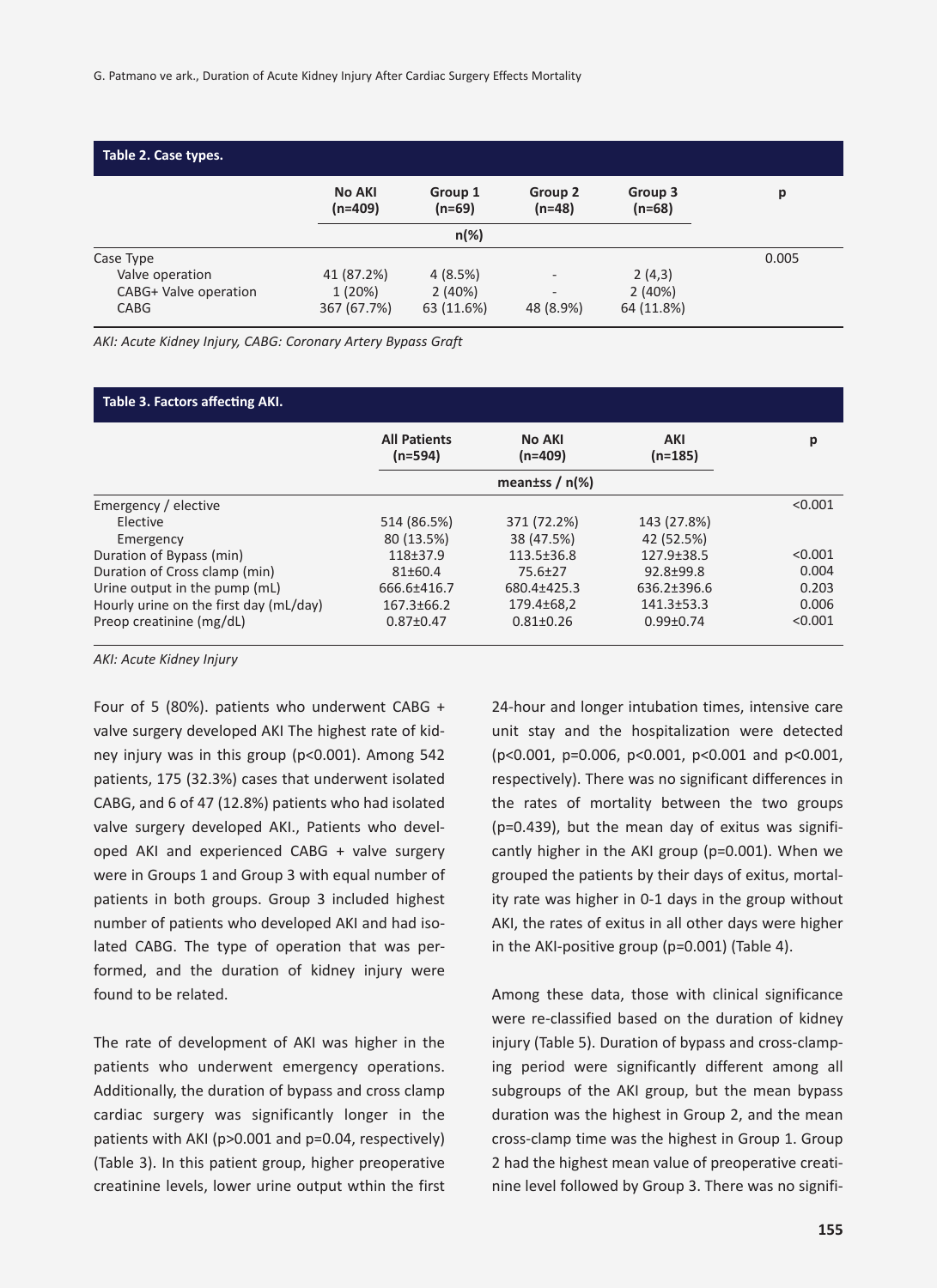| Table 4. Hospital stay and mortality. |                                  |                 |                     |         |  |  |  |
|---------------------------------------|----------------------------------|-----------------|---------------------|---------|--|--|--|
|                                       | <b>All Patients</b><br>$(n=594)$ | AKI<br>(n=409)  | No AKI<br>$(n=185)$ | р       |  |  |  |
|                                       |                                  | $n(\%)$         |                     |         |  |  |  |
| Duration of intubation (days)         | 11.4±16.9                        | $9.8 + 13.9$    | $15.1 \pm 22$       | < 0.001 |  |  |  |
| Duration of ICU stay (days)           | $3.33 \pm 3.1$                   | $2.83 \pm 2.26$ | $4.45 \pm 4.24$     | < 0.001 |  |  |  |
| Duration of hospital stay (days)      | $8.22 \pm 4.22$                  | $7.74 \pm 3.69$ | $9.32 \pm 5.07$     | < 0.001 |  |  |  |
| Exitus                                | 70 (%11.8)                       | $35($ %8.6)     | 35 (%18.9)          | 0.439   |  |  |  |
| Exitus (days)                         | $5.8 \pm 6.5$                    | $4.1 \pm 6.5$   | $7.5 \pm 6.2$       | 0.001   |  |  |  |
| Grouping by exitus days               |                                  |                 |                     | 0.001   |  |  |  |
| $0-1$ day                             | 32 (%45.7)                       | 24 (%68.6)      | 8(%22.9)            |         |  |  |  |
| $1-3$ days                            | $7($ %10)                        | $1($ %2.9)      | 6(%17.1)            |         |  |  |  |
| $3-7$ days                            | 8(%11.4)                         | $3($ %8.6)      | $5($ %14.3)         |         |  |  |  |
| $7-28$ days                           | 23 (%32.9)                       | 7(%20)          | 16 (%45.7)          |         |  |  |  |

*AKI: Acute Kidney Injury, ICU: Intensive Care Unit*

cant difference between Group 1 and the group without AKI. The mean peak creatinine level was the highest in Group 3. The frequency and percentage of peak creatine change over 100% and above were higher in Group 3 (29, 80.5%), and the frequency and percentage of those with a percentage change below 100% were higher in Group 1 (64, 42.9%). The hourly urine output was significantly lower in all 3 groups with AKI than the group withoutI, but the lowest mean hourly urine output was detected in Group 2. Intubation time was significantly different among the groups, but the longest intubation time was detected in Group 2. Hospitalization period and intensive care unit stay were not significantly different in Group 1, but they were significantly longer in the other groups. The mean day of exitus was significantly different only in Group 3 (p=0.002).

#### **DISCUSSION**

A total of 594 elective and emergency cases that underwent cardiac surgery between January 2010 and September 2018 at our center were included in the study. Among these, 184 patients (31.1%) had AKI. The incidence of AKI development after cardiac surgery varies depending on the definition, ranges widely between 5% and 35% <sup>(6,14)</sup>. In the study, the rates of AKI development were similar to those of previous studies.

In terms of smoking status, DM and HT, which were determined as risk factors for kidney injury in previous studies, any significant difference was not found between groups  $[1,2,15]$ . However, the mean age of the group with kidney injury was higher similar to those of previous studies, but EF was lower  $[8,9]$ .

Ranucci et al. [16] reported that an interval of less than 24 hours between angiography and bypass was a serious risk factor for the development of kidney injury. At our clinic, one needed to wait for a minimum of 48 hours for elective operations. However, for emergency operations, the patient does not need to wait, and AKI developed in 52.5% of the patients who were taken to emergency operations. In a similar study, Del Duka et al. [17] found that the incidence of development of AKI was significantly higher in operations performed within 5 days after angiography, and the highest incidence was found in the patient group who underwent surgery between 0 days and 1 day after angiography. Since the time interval between the angiography and bypass was given as the mean value in this study, and these values were over 6 days, a statistically significant but clinically insignificant difference was found between the groups who developed and did not develop AKI.

Duration of bypass and cross clamp time are important in the development of AKI after cardiopulmo-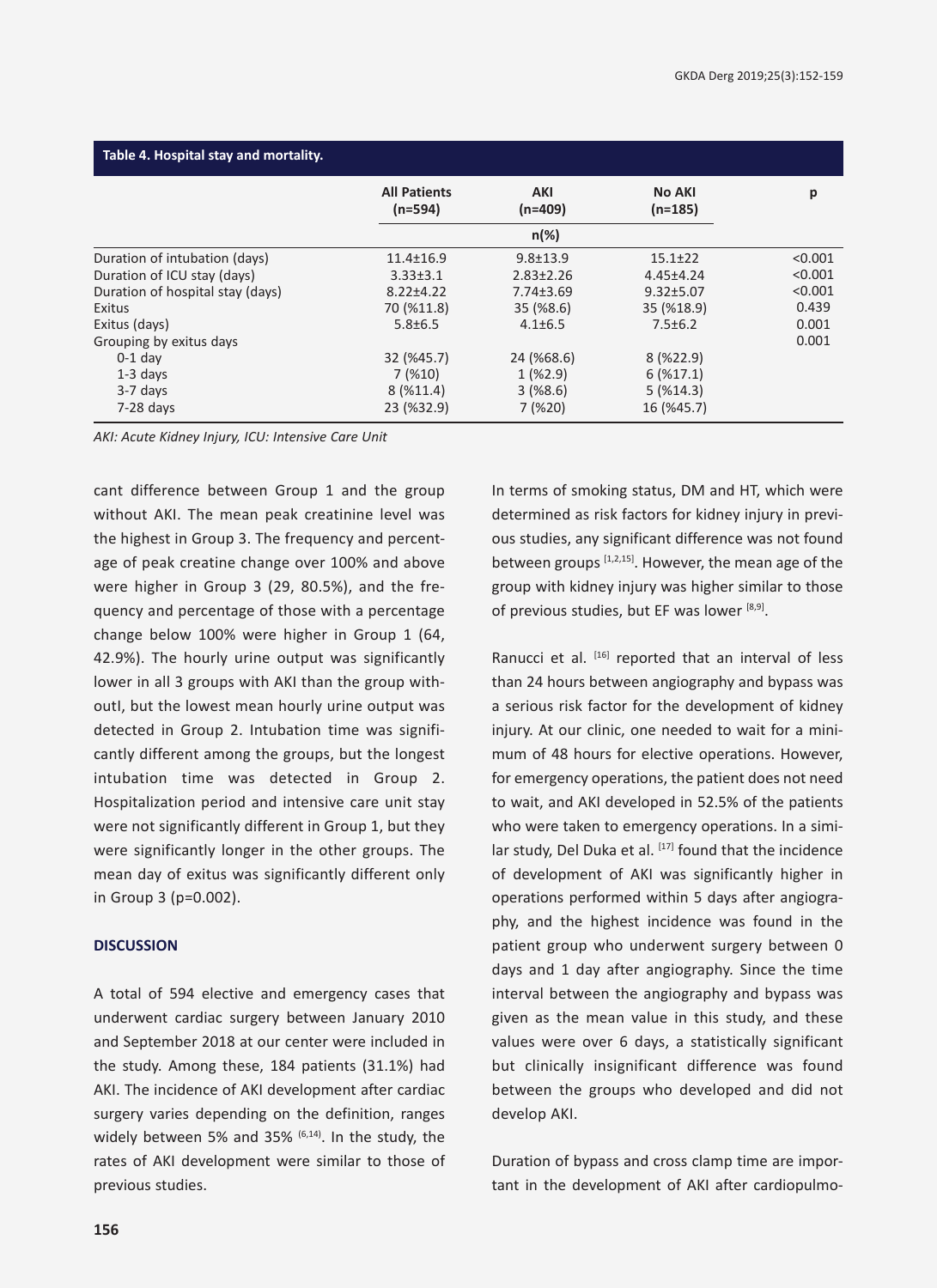| Table 5. Classification of data according to the duration of kidney injury.                                                                                                                       |                                                                    |                                                                                                   |                                                                                                     |                                                                                                        |                                                 |                                                   |                                                 |
|---------------------------------------------------------------------------------------------------------------------------------------------------------------------------------------------------|--------------------------------------------------------------------|---------------------------------------------------------------------------------------------------|-----------------------------------------------------------------------------------------------------|--------------------------------------------------------------------------------------------------------|-------------------------------------------------|---------------------------------------------------|-------------------------------------------------|
|                                                                                                                                                                                                   |                                                                    |                                                                                                   |                                                                                                     |                                                                                                        |                                                 | P                                                 |                                                 |
|                                                                                                                                                                                                   | <b>No AKI</b><br>(n=409)                                           | Group 1<br>$(n=69)$                                                                               | Group 2<br>(n=48)                                                                                   | Group 3<br>$(n=68)$                                                                                    | No AKI/<br>Group 1                              | No AKI/<br>Group 2                                | No AKI/<br>Group 3                              |
|                                                                                                                                                                                                   |                                                                    |                                                                                                   | mean tss $/$ n(%)                                                                                   |                                                                                                        |                                                 |                                                   |                                                 |
| Duration of bypass (min)<br>Duration of cross clamp (min)<br>Hourly urine on the first day (mL/day)<br>Peak creatinine<br>Peak creatinine % change<br>$<\!\%50$<br>%50-99<br>%100-199<br>$>$ %200 | 113.5±36.8<br>75.6±27<br>179.4±68.2<br>$0.9 \pm 0.3$<br>409 (%100) | $126.3 \pm 43.1$<br>85.5±35.5<br>145±40.2<br>$1.3 \pm 0.3$<br>37 (%53.6)<br>27 (%39.1)<br>5(%7.2) | 129.6±22.5<br>$82.8 \pm 21.5$<br>129.6±47.6<br>$1.8 + 1.5$<br>$25($ %52.1)<br>21 (%43.8)<br>2(%4.2) | 128.4±42.8<br>$83.2 \pm 20.5$<br>145.9±66.8<br>$2.1 \pm 1.5$<br>13 (%19.1)<br>26 (%38.2)<br>21 (%30.9) | 0.032<br>0.043<br>< 0.001<br>< 0.001<br>< 0.001 | < 0.001<br>0.018<br>< 0.001<br>< 0.001<br>< 0.001 | 0.006<br>0.016<br>< 0.001<br>< 0.001<br>< 0.001 |
| Duration of intubation (hours)<br>Duration of ICU stay (days)<br>Duration of hospital stay (days)<br>Exitus (day)                                                                                 | $9.8 \pm 13.9$<br>$2.83 \pm 2.26$<br>7.74±3.69<br>$4.1 \pm 6.5$    | $12.5 \pm 14.5$<br>$3.42 \pm 3.92$<br>$8.36{\pm}4.53$<br>$6.2 \pm 6.8$                            | $17.3 \pm 23.9$<br>$4.22 \pm 3.46$<br>10.73±6.07<br>$8.4 \pm 7.2$                                   | 8(%11.8)<br>$16.3 \pm 27.1$<br>$5.67 \pm 4.75$<br>$9.36{\pm}4.69$<br>$8.3 \pm 5.6$                     | 0.004<br>0.511<br>0.122<br>0.113                | < 0.001<br>0.001<br>< 0.001<br>0.060              | 0.012<br>< 0.001<br>0.015<br>0.002              |

*AKI: Acute Kidney Injury, ICU: Intensive Care Unit*

nary bypass surgery. These two components are characterized by being among the risk factors that may be intervened. The need for kidney injury and renal replacement therapy with CABG in a beating heart is significantly reduced [18]. At our clinic, CABG is not performed on a beating heart. When we look at our patients, both the duration of the bypass surgery and cross clamp time were significantly prolonged in the AKI group. As seen in the table where we divided kidney injury into groups of days, in all groups, namely the 1-3-day, 3-7-day and >7-day AKI groups, these time periods were found to be significantly longer in comparison to the group that did not develop AKI. In their study, Karim et al. [19] reported that longer bypass and cross-clamp times led to the development of AKI. They stated that development of AKI was associated with >70-min bypass and >60-min cross clamp times. They also indicated that the amount of urine output in the pump was not related to the development of AKI. They attributed this condition to the finding that the rate of patient's urinary output in the pump did not fall below 1 ml/ kg/min. As a possible reason of this, they implicated mannitol solution added to the priming solution. They also indicated that proper perfusion of kidney tissue was effective. Similarly, hourly urine output in the pumps were similar in both groups in our study. However, hourly urine output within 24 hours after the patient was taken to the intensive care unit was significantly lower in the AKI group. This was expected. When we grouped the patients according to duration of AKI in days, the mean urine output was significantly lower in all groups compared to the group without AKI. The lowest mean urine output was detected in Group 2, without any clinical significance.

Although there are studies indicating a correlation between the type of operation and development of AKI  $[1,14]$ , recent studies has not indicated the presence of any relationship  $[20,21]$ . In our study, the development rate of AKI was high only in patients who underwent CABG + valve operations. For these patients, the extended duration of bypass and cross clamp surgeries may be the basis for AKI development.

Development of kidney injury after cardiac surgery increases mortality, and morbidity rates and duration of hospitalization. In addition to this information, Brown et al.  $[15]$ , showed that persistence of kidney injury also negatively affects long-term sur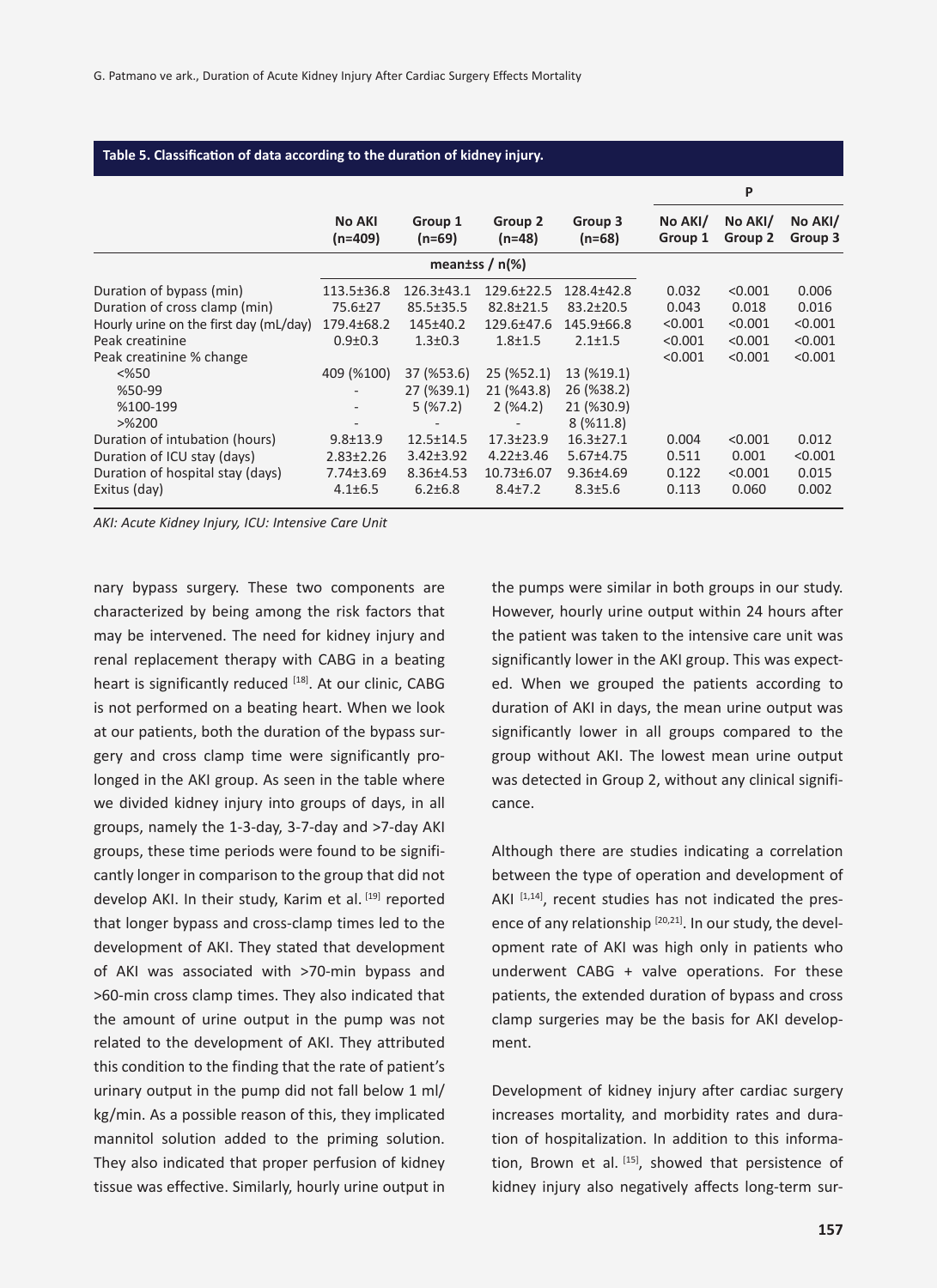vival . In our study, intensive care unit and hospital stays were longer in the group that developed AKI. However, when we grouped them based on persistence of AKI in days, there was no significant difference in the durations of intensive care unit and hospital stays in Group 1 in comparison to the group that did not develop AKI. Probably, the prolonged duration of AKI extended the durations of intensive care unit stay and hospital stay. Early recovery of AKI did not affect the durations of intensive care unit stay and hospital stay.

Although there was no significant difference in the rate of exitus between the patients with and without AKI (35: 8.6% vs 35: 18.9%) based on their days of exitus, while the rate of exitus developed between 0 and 1 day was high in the group without AKI, the rates of death occurring between 1-3, 3-7 days and 7- 28 days were higher in the group with AKI. As there were patients who had died on the operating table, even during the initial hours of intensive care, before control test for creatinine could be performed, these patients had to be included in the group that did not develop AKI due to missing data. This was the probable reason why the death rates were higher in the group that did not develop AKI in the 0th and 1st days. The fact that the rates of exitus on other days were high in the AKI group also supports the findings of previous studies [9,22]. Longer duration of AKI influenced ICU stay, hospital stay and mortality rates.

### **CONCLUSION**

AAKI development is an important factor that affects mortality and morbidity after cardiac surgery. Advanced age, high BMIs, emergency surgical operation, short duration between angiography and operation, low EF, long duration of bypass surgery and long clamp time during operation and preoperatively high creatinine levels are risk factors for the development of AKI. Even if serum creatine levels return to preoperative values, development of AKI results in significant long-term results. Development of AKI is not only associated with increased mortality but it is also important causative factor for other end-organ damage.

End-organ dmage is directly proportional not only to the development of AKI after cardiac surgery, but mainly to the duration of AKI, extensive care unit stay, hospitalization and mortality. Development of AKI and duration of AKI have important implications for patient care. These may help clinicians to assess the risk of death during hospitalisation and after discharge.

#### **REFERENCES**

1. Ng SY, Sanagou M, Wolfe R, Cochrane A, Smith JA, Reid CM. Prediction of acute kidney injury within 30 days of cardiac surgery. J Thorac Cardiovasc Surg. 2014;147: 1876-83.

https://doi.org/10.1016/j.jtcvs.2013.06.049

- 2. Bagshaw SM, George C, Bellomo R. Early acute kidney injury and sepsis: a multicentre evaluation. Crit Care 2008;12:R47. https://doi.org/10.1186/cc6863
- 3. Chertow GM, Lazarus JM, Christiansen CL, Cook EF, Hammermeister KE, Grover F, et al. Preoperative renal risk stratification. Circulation 1997;95:878-84. https://doi.org/10.1161/01.CIR.95.4.878
- 4. Billings FT, Pretorius M, Siew ED, Yu C, Brown NJ. Early postoperative statin therapy is associated with a lower incidence of acute kidney injury after cardiac surgery. J Cardiothorac Vasc Anesth. 2010;24:913-20. https://doi.org/10.1053/j.jvca.2010.03.024
- 5. Rosner MH, Okusa MD. Acute kidney injury associated with cardiac surgery. Clin J Am Soc Nephrol. 2006;1:19- 32.

https://doi.org/10.2215/CJN.00240605

- 6. Parolari A, Lorenzo L, Pesce LL, Pacini D, Mazzanti V, Salis S. Risk factors for perioperative acute kidney injury after adult cardiac surgery: role of perioperative management. Ann Thorac Surg. 2012;93:584-91. https://doi.org/10.1016/j.athoracsur.2011.09.073
- 7. Van Straten AH, Hamad MA, Van Zundert AA, Martens EJ, Sch€onberger JP, de Wolf AM. Risk factors for deterioration of renal function after coronary artery bypass grafting. Eur J Cardiothoracic Surg. 2010;30:106-11. https://doi.org/10.1016/j.ejcts.2009.06.048
- 8. Ryckwaert F, Boccara G, Frappier JM, Colson PH. Incidence, risk factors, and prognosis of a moderate increase in plasma creatinine early after cardiac sur-